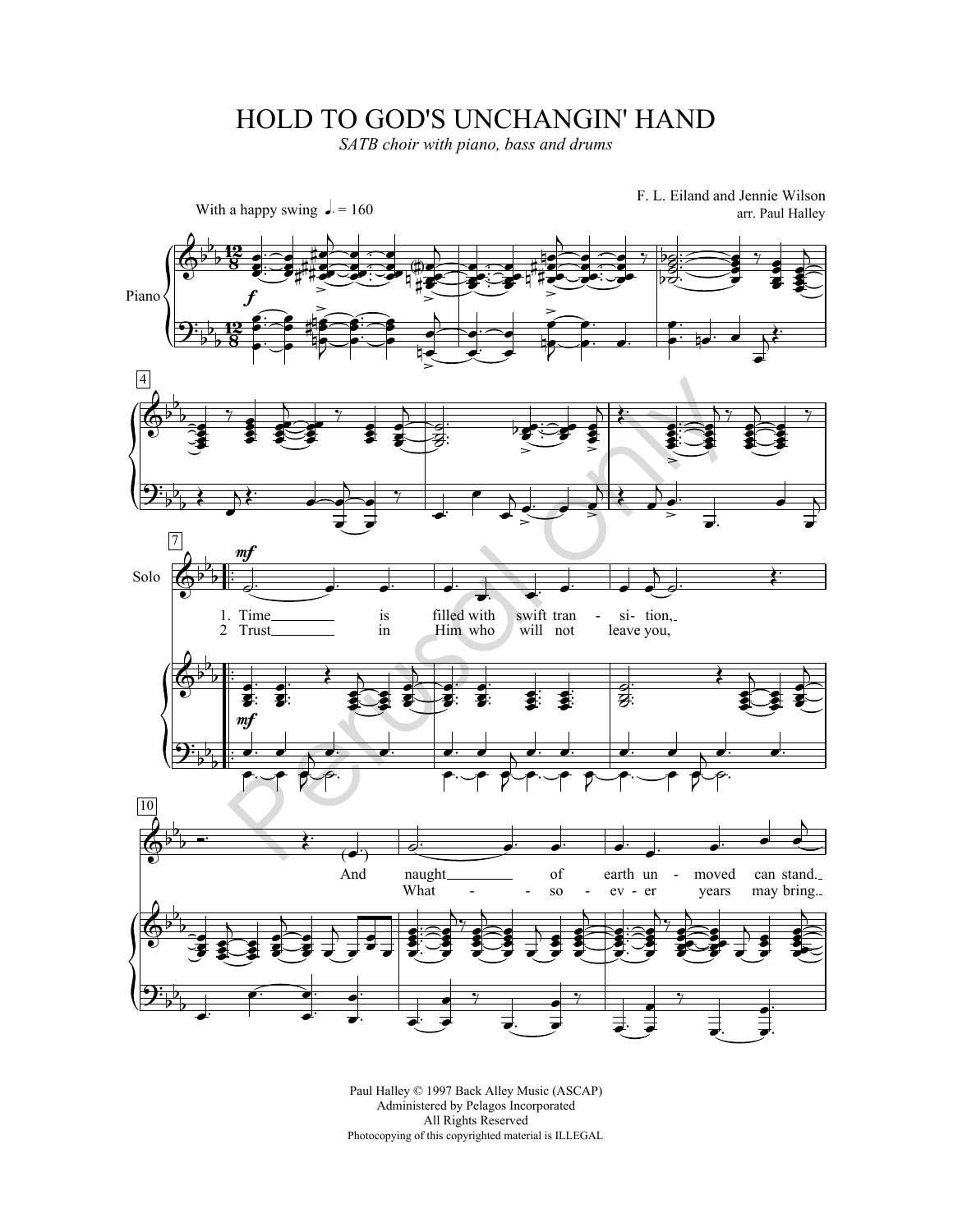

Photocopying of this copyrighted material is ILLEGAL